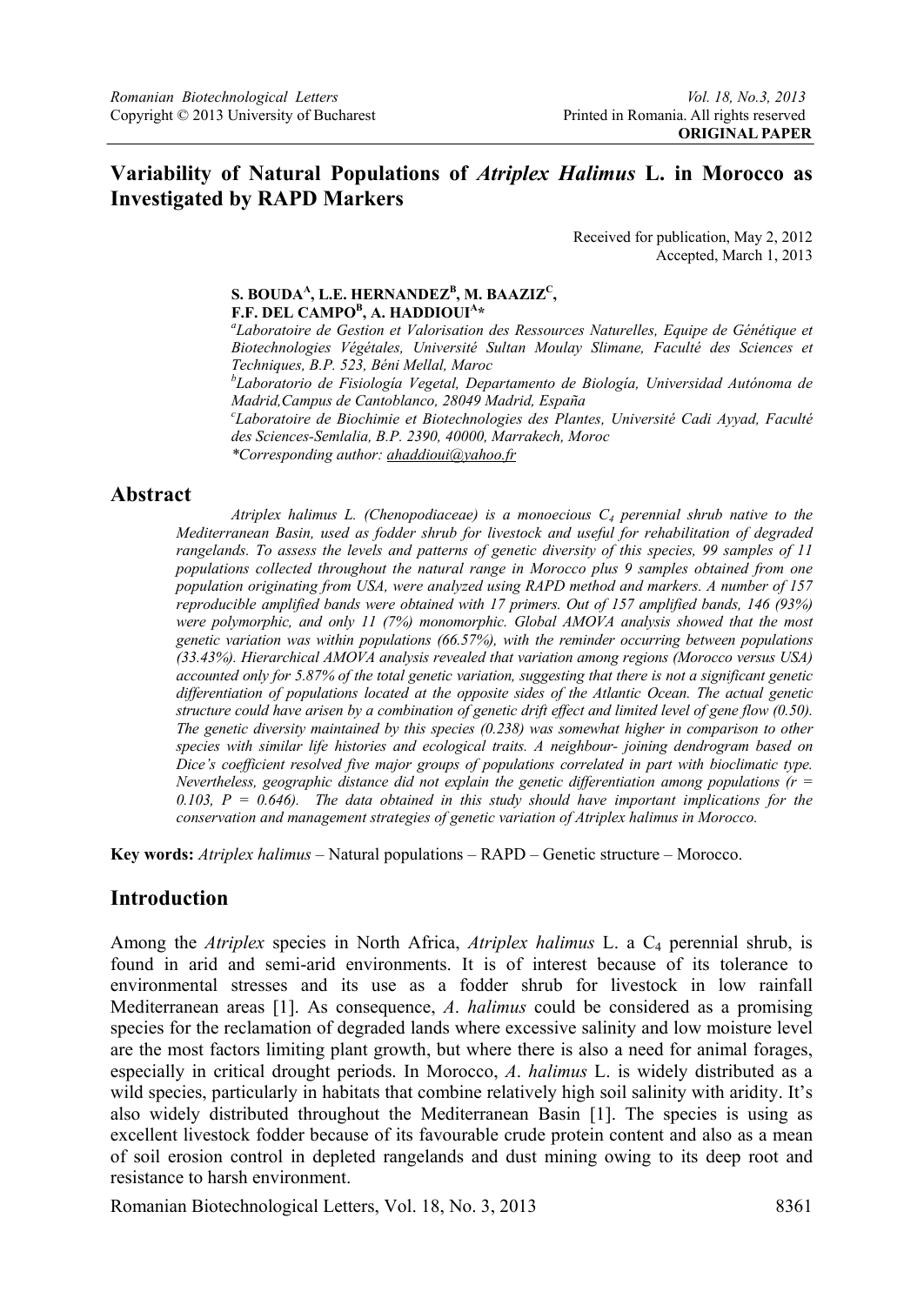Studies of population genetic structure provide windows to the roles that the fundamental evolutionary forces of selection, gene flow, and drift play in processes such as local adaptation and speciation [2]. Information on the levels and patterns of genetic diversity of natural plant populations over the geographic range of a species, based on molecular markers, has been recognized as fundamental not only to delineate *in situ* or *ex situ* conservation strategies for tree species, but also to establish forms of rational economic exploitation [3]. In spite of their ecological and economic importance and the fact that knowledge about genetic variation provides an important baseline for conservation, management and improvement programmes, only limited information is available on the extent, distribution, and nature of genetic variability in *A*. *halimus*. This is unfortunate due to the modest economical importance generally attributed to shrubby species, which are not yet seriously considered as cultivated species. Morphological, physiological and isozyme-based studies showed high genetic diversity in Moroccan populations of *A*. *halimus* [4; 5; 6; 7].

In the study presented here, we therefore applied RAPD analysis and AMOVA technique to determine the pattern and extent of genetic variation within and between natural populations of *A*. *halimus* from Morocco. Besides, we compared the results obtained with RAPDs to that obtained from previously reported study of our team [4] that used isozymes markers. This study might provide fundamental genetic information for conservation, management and restoration of this natural genetic resource.

# **Materials and methods**

#### **Plant material**

Twelve populations of *A. halimus* were studied; 11 natural populations from Morocco and 21 years-old Moroccan plantation originated from Wyoming, USA. Table 1 summarizes their location characteristics. During November 2006, fresh branches were collected haphazardly from nine individuals belonging to 11 populations of A. *halimus* from throughout its geographical area in Morocco, and the branches were stored at -80 °C pending DNA extraction. They correspond to three climatic contexts: semi-arid zones (Settat, Sidi Bouzid and Essouiria populations), arid zones (Kelaâ des Sraghna, Marrakech and Chichaoua populations), and Saharan zones (Ouarzazate, Tafraout, Laâyoune, Es Semara and Wyoming (USA) populations). The seeds of the American population were obtained from the Centre de Production des Semences Pastorales (CPSP) orchard in Kmiss M'touh, El Jadida, Maroc, where the stock plants has been maintained on soil since 1985. The plants of this population utilized in this work were grown in pots, in a mixture of sand, peat and vermiculite as substrate, and maintained in a greenhouse. The experiment was set up as a completely randomized design, with ten replicates, each one of five plants.

#### **DNA extraction and PCR reactions**

Genomic DNA from leaves of nine plants of each population was extracted with Nucleon Phytopure DNA extraction kits (Amersham Biosciences, UK Ltd), following the instructions given by the supplier. DNA concentration was determined by NanoDrop (NanoDrop Technologies, Wilmington, USA).

RAPD-PCR was performed after the protocol of Williams *et al.* [8], slightly modified for optimization. The reaction mixture, in a final volume of  $25 \mu l$ , contained: 40 ng of template DNA, 2 mM MgCl<sub>2</sub>, 10 X reaction buffer, 2  $\mu$ M of each primer, 0.4 mM dNTPs, and 0.5 U of DNA polymerase (Biotools, Spain). Seventeen primers (OPA-02, OPA-05, OPA-09, OPB-01, OPB-03, OPB-4, OPB-06, OPC-07, OPC-08, OPC-15, OPD-08, OPD-11, OPD-15, OPE-02, OPE-12, OPO-07 and OPP13, OPERON USA), displaying reliable banding patterns were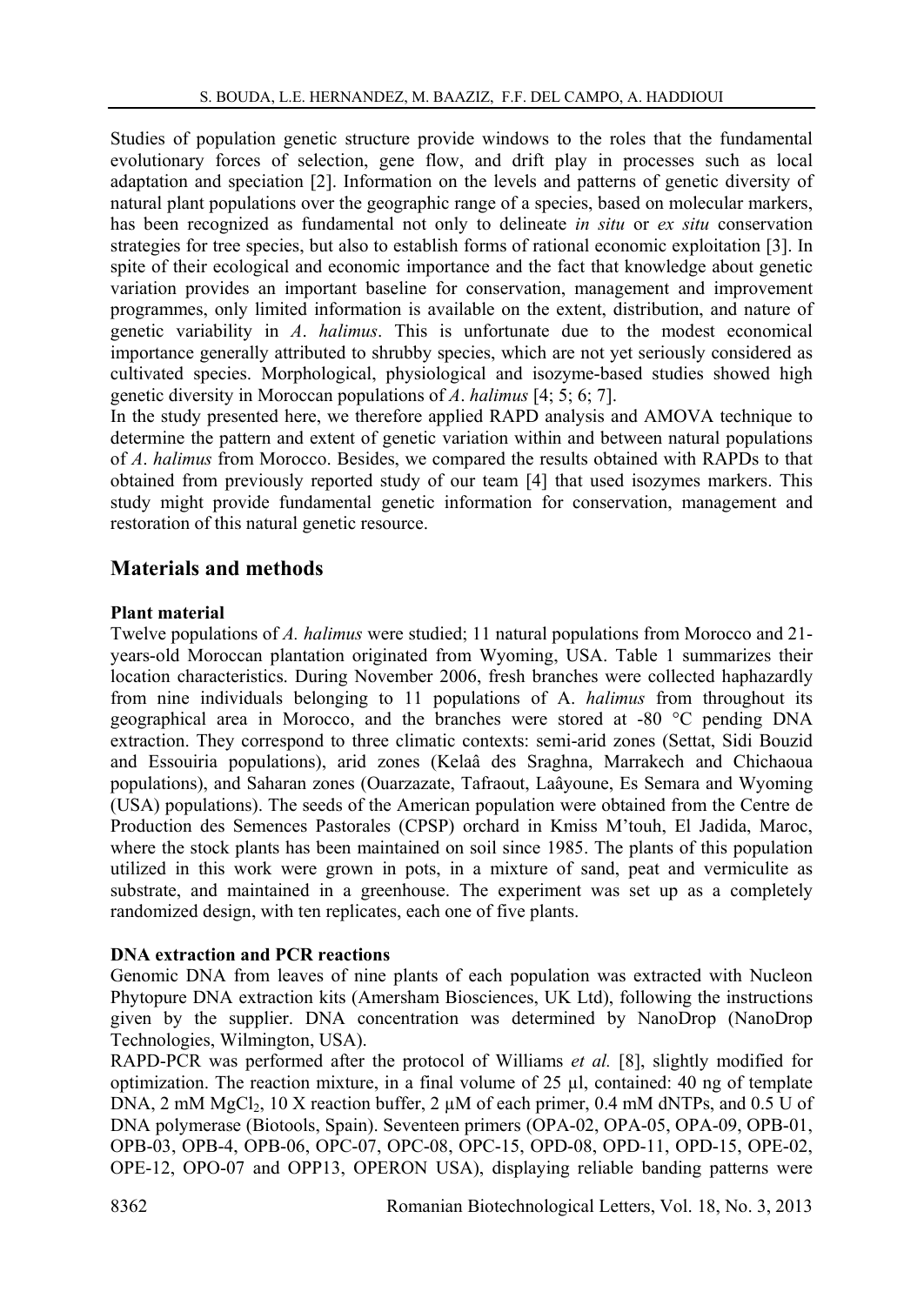| Population           | Abbreviation   | Geographic<br>origin                    | Latitude<br>North | Longitude<br>West | Altitude (m) | Rainfall<br>(mm) | Genetic<br>diversity $\pm$ SD |
|----------------------|----------------|-----------------------------------------|-------------------|-------------------|--------------|------------------|-------------------------------|
| Kelaâ des<br>Sraghna | K              | Kelaâ des<br>Sraghna city               | 33°50'            | $7^{\circ} 24'$   | 465          | 250              | $0.236 \pm 0.129$             |
| Marrakech            | M              | 5 Km N of<br>Marrakech                  | $31^{\circ} 41'$  | $8^\circ 00'$     | 470          | 242              | $0.240 \pm 0.131$             |
| Chichaoua            | $\mathcal{C}$  | Chichaoua<br>plateau                    | $31^{\circ} 32'$  | $8^\circ 46'$     | 340          | 191              | $0.227 \pm 0.124$             |
| Settat               | $\mathbf S$    | $20$ Km S of<br>Settat                  | $32^{\circ} 57'$  | $7^{\circ} 40'$   | 375          | 391              | $0.281 \pm 0.153$             |
| Sidi Bouzid          | SB.            | $10$ Km N of<br>Safi                    | $32^{\circ} 24'$  | 9°14'             | 15           | 365              | $0.267 \pm 0.146$             |
| Essouiria            | E              | 30 Km S of<br>Safi                      | $32^{\circ} 03'$  | 9°19'             | 15           | 365              | $0.167 \pm 0.092$             |
| Dakhla               | D              | 25 Km NE of<br>Dakhla                   | $23^{\circ}$ 43'  | $15^{\circ} 55'$  | 7            | 30               | $0.239 \pm 0.130$             |
| Laâyoune             | L              | Aït Ourir, 15<br>Km S of<br>Laâyoune    | 27°9'             | $13^{\circ} 12'$  | 131          | 50               | $0.234 \pm 0.128$             |
| Es Semara            | ES             | Lafrayrina, 30<br>Km E of Es<br>Semara  | $26^{\circ} 44'$  | $11^{\circ} 41'$  | 273          | 12               | $0.266 \pm 0.145$             |
| Ouarzazate           | $\overline{O}$ | Tiguida zone,<br>Oued Draâ              | $30^{\circ} 56'$  | $6^{\circ} 54'$   | 1135         | 78               | $0.233 \pm 0.127$             |
| Tafraoute            | T              | 10 Km SE of<br>Tafraoute                | $29^{\circ} 43'$  | 9° 01'            | 1050         | 168              | $0.207 \pm 0.113$             |
| Wyoming<br>(USA)     | US             | desert plains of<br>southern<br>Wyoming | $41^{\circ}3'$    | $105^{\circ} 58'$ | 610          | 180              | $0.256 \pm 0.140$             |

used. PCRs were run in Primus 96 Plus (MWAG Biotech, Ebersberg, Germany) thermocycler through 45 cycles, each consisting of: 94  $^{\circ}$ C for denaturation step (1 min), 36  $^{\circ}$ C annealing **Table 1.** List of the populations of *A. halimus* used in the study , with their principal geographic and ecological characteristics and genetic diversity derived from the RAPD data.

step (2 min), and a 72  $^{\circ}$ C extension step (1 min), using the fastest available transitions between each temperature. Amplification products were electrophoresed on 1% agarose gels in TAE buffer, stained with ethidium bromide, and photographed under UV light by using KODAK 1D Analysis Software. Some RAPD-PCR reactions were repeated three times to ascertain the reproducibility of the banding pattern.

#### **Data analyses**

RAPD bands were scored as present  $(1)$  or absent  $(0)$  to compile a binary matrix for cluster analysis using the NTSYS-pc (Numerical Taxonomy and Multivariate Analysis System) version 2.02g [9]. Genetic distances among individual plants was calculated according to Dice's similarity coefficients [10] using the SIMQUAL (Similarity for Qualitative Data) program. The similarity matrix obtained was then used to construct a dendrogram, using the Neighbor-joining method [9] through the NJOIN routine of the NTSYS-pc package. Reliability of fit of the clustering to the original data set was tested with a cophenetic correlation coefficient [11]. A Mantel test used to test whether matrices of genetic distances (FST) between populations were significantly correlated with matrices of geographic distances (1000 permutations; routine MXCOMP of the NTSYS-pc; package; [9]).

Romanian Biotechnological Letters, Vol. 18, No. 3, 2013 8363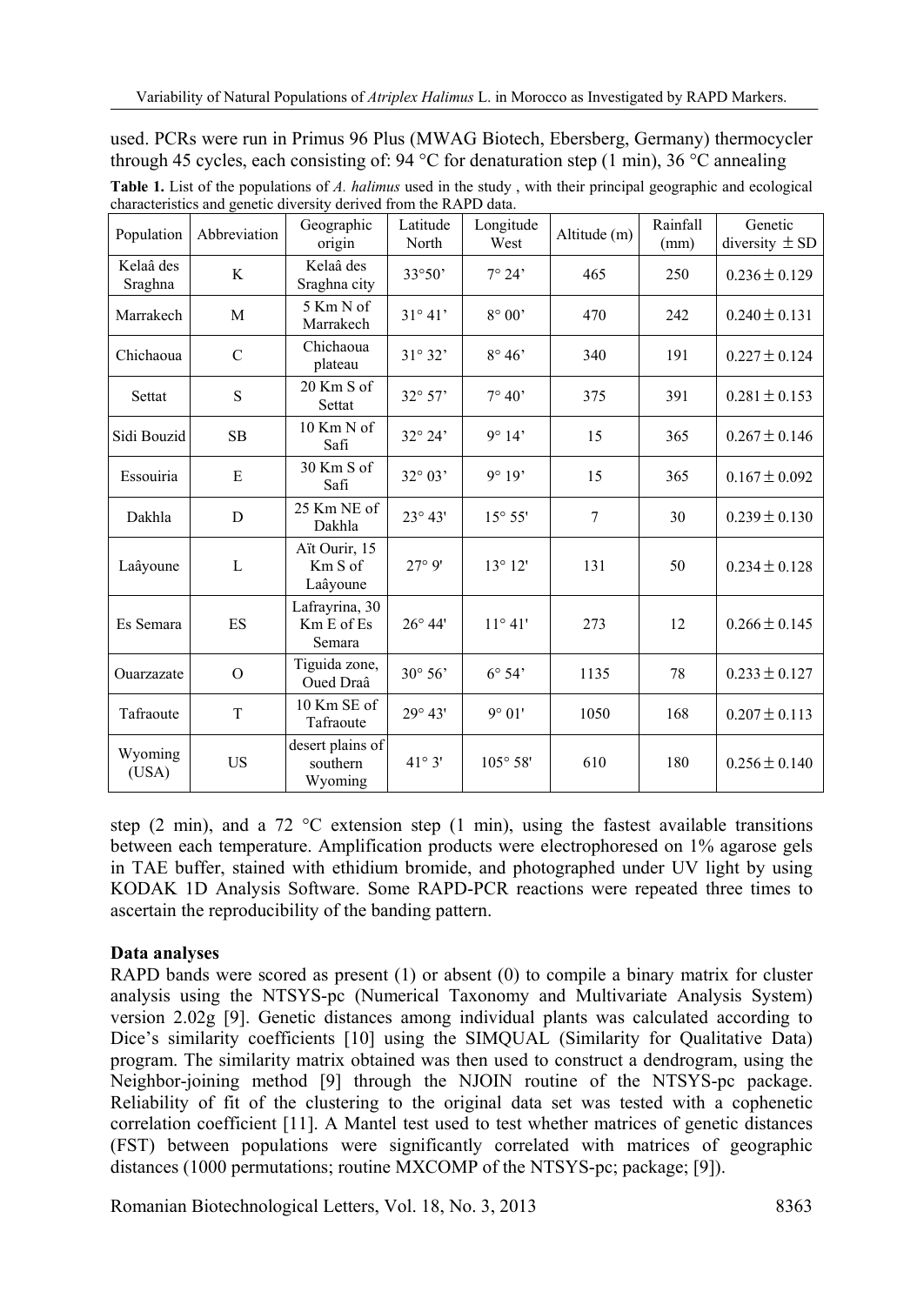Apportionment of the observed genetic variation and calculation of the corresponding *F*values were carried out using three different hierarchical AMOVA [12]. Firstly, global analysis of AMOVA was done to partition the total genetic variation into two hierarchical levels: among populations (FST) and within populations. Secondly, hierarchical AMOVA analysis was used to apportion the variation: (i) between regional groups (Moroccan versus American region) (FCT); (ii) among populations within groups (FSC); (iii) within populations (FST). Thirdly, to investigate possible differences between the three main bioclimatic zones (ecological groups: semi arid, arid and Saharan group) the populations were grouped according to bioclimatic zones and an AMOVA with three hierarchical levels was carried out. The AMOVA was based on genetic distance calculated by the number of pairwise differences between haplotypes. The pairwise genetic differentiations (FST) among the 12 populations was also generated by AMOVA. Population specific FST indices were also computed in order to see which populations are more differentiated from the rest. Genetic diversity of populations was assessed by the average gene diversity over loci among all members of the population. The number of permutations significant testing was set up at 2000 for all analyses. These analyses were done using the package ARLEQUIN version 3.01 [13]. From AMOVA *F* statistics gene flow (number of migrants per generation =  $N_e$  m) can be approximated through Wright's island model [14; but see 15] as  $N_{e}m = 0.25$  (1/FST - 1).

#### **Results**

The 17 primers used in this study yielded a total of 157 reproducible bands across 108 *Atriplex* individual plants, with 5 to 13 bands per primer, 9.23 as average and their size range from 250 to 2000 bp. Most of these bands (146) were polymorphic, reflecting high level of genetic polymorphism in the 12 *Atriplex* populations analysed. An example of the polymorphism detected with primer OPO-7 is shown in Fig. 1.



**Figure 1.** Example of an agarose gel showing the RAPD patterns obtained with primer OPO-7 for four *Atriplex* populations, each represented by 9 individuals. M, 1-kb ladder marker.

8364 Romanian Biotechnological Letters, Vol. 18, No. 3, 2013 According to the global AMOVA analysis, there was significant partitioning of the genetic variation  $(P<0.001)$ , with 33.43% occurring among populations and within-populations variation accounting for the remaining 66.57% (Table 2). This indicates that, together with a high intrapopulational variation, there is also a significant structuring of populations. Although the majority of variation (66.57%) occurred within populations, the level of population differentiation (FST =  $0.334$ , P =  $0.000$ ) was highly significant after 2000 random permutations (Table 2). This structure obtained among the populations corresponds with the low value (0.50) calculated for the average number of individuals exchanged between populations per generation ( $N<sub>e</sub>m$ ). A hierarchical AMOVA analysis (Table 2) was performed to see if there is any genetic difference between populations from Morocco and USA. The amount of genetic variation among regions and among populations was 5.87% and 30.81%, respectively, with the reminder (63.32%) occurring within populations, suggesting that there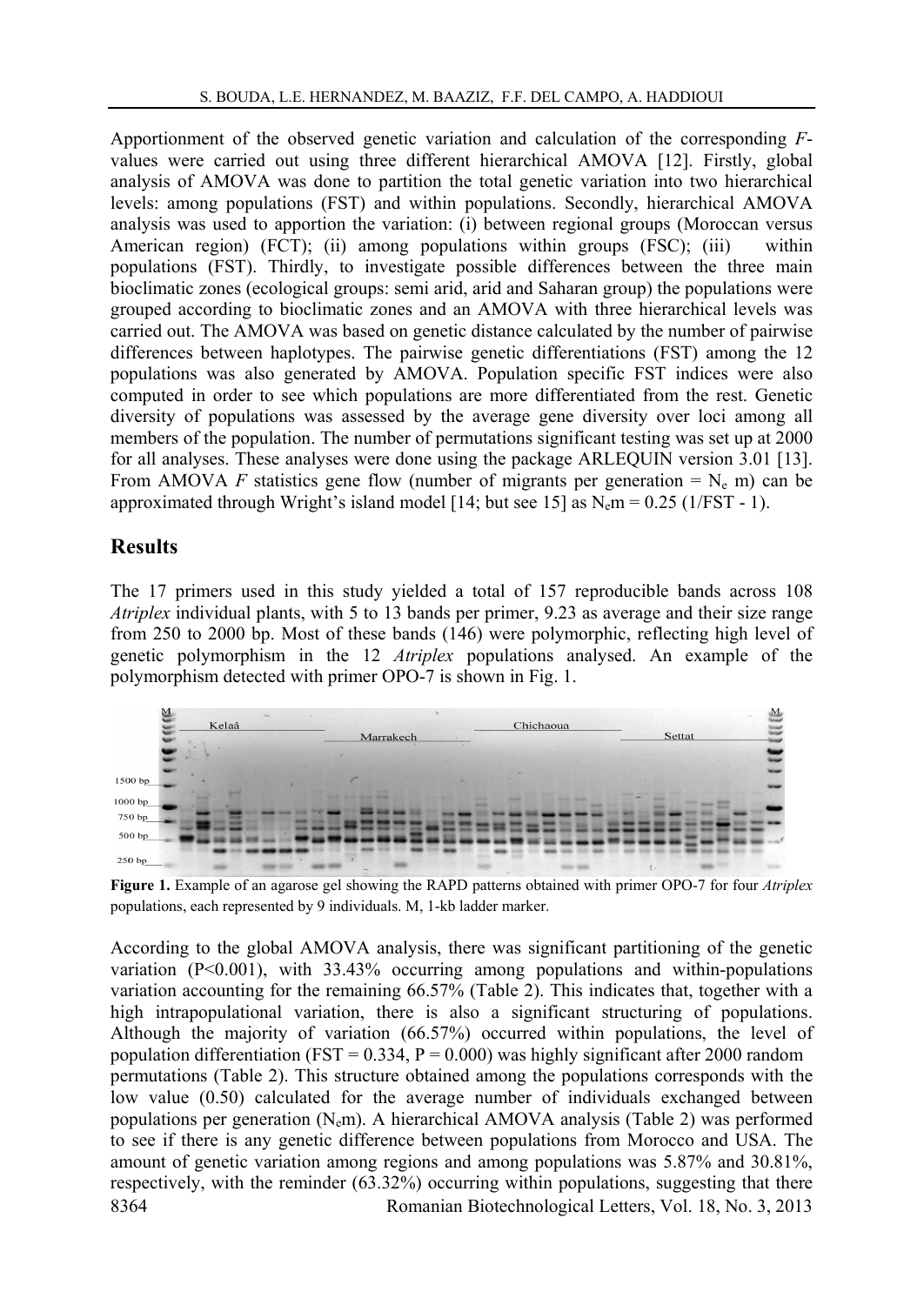is not a significant genetic differentiation of populations located on opposite sides of the Atlantic Ocean. When AMOVA was performed, at three hierarchical levels, with three ecological groups designated on the basis of bioclimatic type of populations, very low genetic

| Source of variation                             | d.f. | Sum of squares | Variance<br>components | Percentage<br>of variation | F-statistiques   |
|-------------------------------------------------|------|----------------|------------------------|----------------------------|------------------|
| Global                                          |      |                |                        |                            |                  |
| Among populations                               | 11   | 1055.056       | 8.726                  | 33.43                      | $FST = 0.334***$ |
| Within populations                              | 96   | 1668.444       | 17.379                 | 66.57                      |                  |
| Hierarchical                                    |      |                |                        |                            |                  |
| Among regional<br>groups<br>Among populations   | 1    | 120.086        | 1.611                  | 5.87                       | $FCT=0.059NS$    |
| within groups                                   | 10   | 934.970        | 8.457                  | 30.81                      | FSC=0.327***     |
| Within populations                              | 96   | 1668.444       | 17.380                 | 63.32                      | $FST=0.367***$   |
| Among ecological<br>groups<br>Among populations | 2    | 297.963        | 1.923                  | 7.19                       | $FCT = 0.072*$   |
| within groups                                   | 9    | 757.093        | 7.416                  | 27.76                      | FSC=0.299***     |
| Within populations                              | 96   | 1668.444       | 17.380                 | 65.05                      | FST=0.349***     |
| Total                                           | 107  | 2723.500       | 27.448                 |                            |                  |

**Table** 2. AMOVA analysis of the RAPD variation in 12 populations of *A. halimus*.

• Significant (P<0.05), \*\*\* Highly significant (P<0.001), NS: non significant.

Romanian Biotechnological Letters, Vol. 18, No. 3, 2013 8365 differentiation was observed between groups (FCT=0.072, P=0.01) even though that it is slightly significant (Table 2). This indicates that climatic conditions have had little effect on populations structuration which imply that there is no local adaptation of studied populations. As calculated by the average gene diversity over loci among all members of the population, intrapopulational diversity of *A. halimus* populations exhibited high levels for populations of Settat (S), Sidi Bouzid (SB) and Es Semara (ES) (Table 1). The pairwise FST values and geographic distances between 12 populations are shown in Table 3. All the pairwise genetic distances (FST) between populations were highly significant (P<0.001), indicating that all populations may be considered different from each other. It ranged from 0.067 (C / M; 66 Km) to 0.607 (T / E; 315 Km), indicating that populations C / M were the most similar and populations T / E were the most different. Population specific FST's indices were also obtained (data not shown) after Arlequin program execution. The results showed that populations E and T had the highest values, respectively  $FST = 0.356$  and  $FST = 0.344$ , meaning that these two populations are the most differentiated from the rest of the studied populations. On the other hand, the population S showed the lowest value of the FST (0.321) implying that it is the least differentiated from the remaining populations. Geographic distance did not explain the genetic distance among populations: the matrix of 66 pairwise genetic distances (FST) among 12 populations was not significantly correlated with the corresponding matrix of geographic distances ( $r = 0.103$ , Mantel t-test = 0.375, P = 0.646). Genetic relationships among populations were further reconstructed by neighbour-joining (NJ) clustering of Dice's similarity coefficients (Fig. 2). The correlation coefficient between cophenetic values of the dendrogram and the Dice's coefficients was  $r = 0.86$  (P<0.001), indicating that the clustering was congruent with the original data set [9]. The 108 plants of *A*. *halimus* analysed belonged to 103 different haplotypes, reflecting high intrapopulational diversity. Only in three populations five pairs of plants (two in population Kelaâ, two in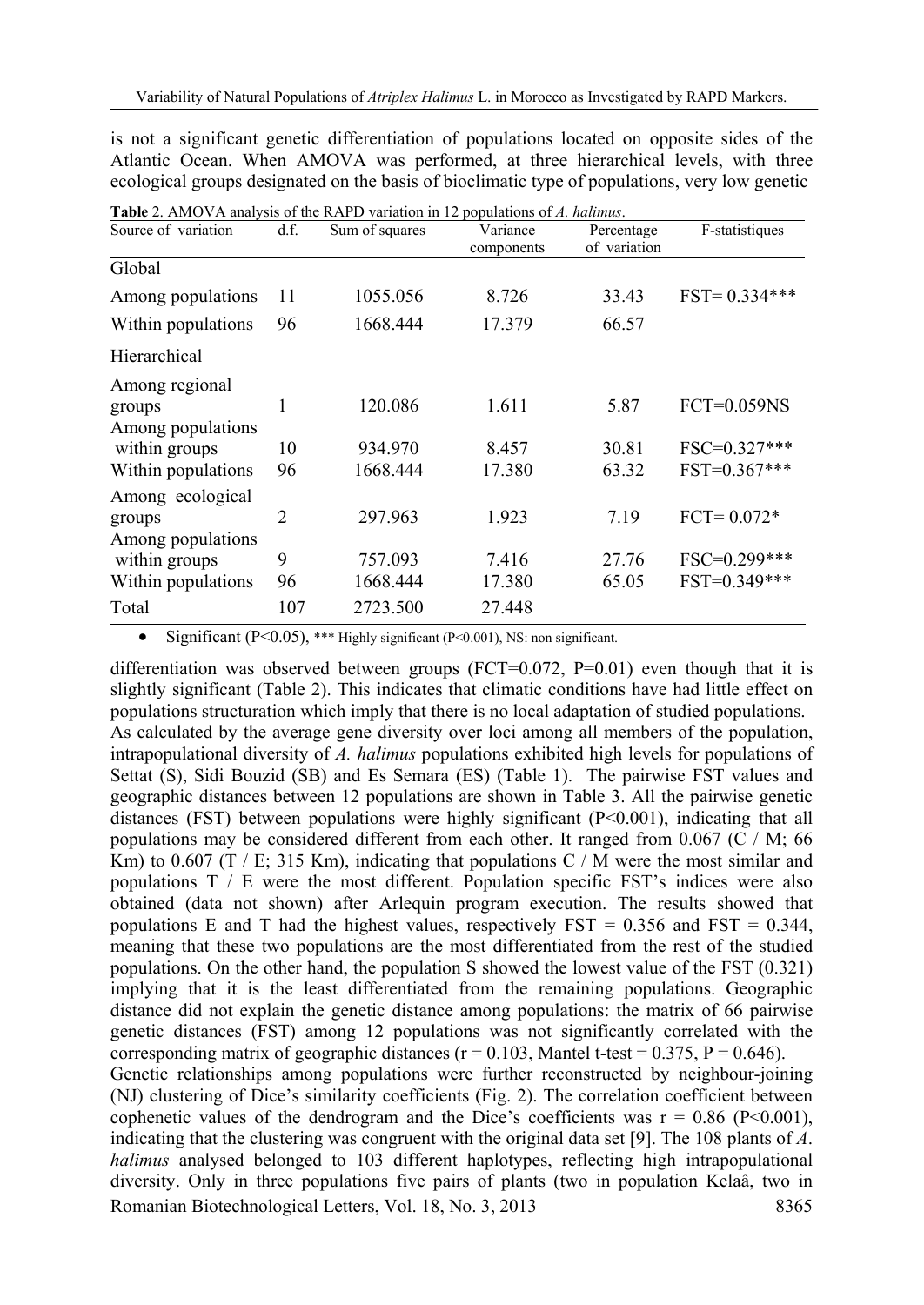Chichaoua and one in Dakhla) showed identical RAPD phenotype, suggesting that the sampled pairs belonged to the same genotype. The NJ dendrogram resulted in five main clusters, the population Essouiria was separated from the others and form with three

 K M C S SB E D L ES O T US K 84 120 153 205 225 1245 1006 908 288 273 8216 M  $0.086^a$  66 166 167 187 1176 922 824 204 219 8315 C 0.092 0.067 201 124 144 1125 648 576 171 186 8279 S 0.177 0.156 0.156 211 231 1314 1088 990 370 378 8254 SB 0.146 0.161 0.142 0.199 40 1165 953 855 371 295 8184 E 0.579 0.582 0.595 0.488 0.579 1185 983 885 401 315 8202 D 0.185 0.171 0.245 0.247 0.153 0.590 477 585 1140 981 8277 L 0.258 0.190 0.197 0.186 0.234 0.572 0.235 222 1024 522 8251 ES 0.248 0.248 0.275 0.248 0.210 0.574 0.266 0.278 926 411 8397 O 0.337 0.317 0.317 0.258 0.303 0.601 0.334 0.307 0.172 213 8458 T 0.353 0.359 0.391 0.318 0.327 0.607 0.385 0.330 0.233 0.272 8389 US 0.348 0.373 0.388 0.330 0.306 0.594 0.340 0.378 0.167 0.289 0.273

**Table 3**. Matrix of pairwise FST values and corresponding geographic distances (in Km, above diagonal) for 12 populations of *A. halimus* analysed by RAPD. Abbreviations as in Table 1.

a All FST values were significantly larger than a random FST value (*P<*0.001)

 individuals from Settat population one cluster (I). The second cluster (II) consisted of most of the populations from Saharan bioclimate zones, which concerned the populations of Tafraout, Ouarzazate, Es Semara and USA. The third cluster (III) included the Laâyoune population and most of the Settat's population individuals. The forth cluster (IV) grouped the Dakhla and Sidi Bouzid populations plus two individuals from Chichaoua population. The last cluster (V) comprised the individuals of arid zones populations, Kelâa, Marrakech and Chichaoua, which were intermingled. In this dendrogram, all populations of *A*. *halimus* could be discriminated from each other, except for the populations Kelâa, Marrakech, and Chichaoua of arid zones, which were mixed irrespective of their origin from different habitats. This clear discrimination of populations on dendrogram was strengthened with the high proportion of genetic differentiation (FST =  $0.334$ ) obtained among them. Besides, the Essouiria and Sidi Bouzid populations (collected from the Atlantic littoral) were not grouped together, although are the most geographically closely located populations (40 Km apart). Overall, genetic relationships among the 12 populations were not related to geographic distances among them, which are confirmed by the lack of significant association between genetic and revealed geographic distances (Fig. 2). On the other hand, the population Wyoming originated from USA (US) was not isolated in the cluster analysis, which agrees with the findings of the hierarchical AMOVA analysis indicating that the among-regions genetic variation was very weak. The dendrogram shows, also, that most individuals from a given population tend to cluster together and are, therefore, more genetically similar than individuals from different populations.

# **Discussion**

An understanding of the extent and distribution of genetic variation within and between wild *A. halimus* populations is essential for devising strategies, which will efficiently maintain genetic diversity in *ex situ* and *in situ* programs of germplasm conservation. Furthermore, it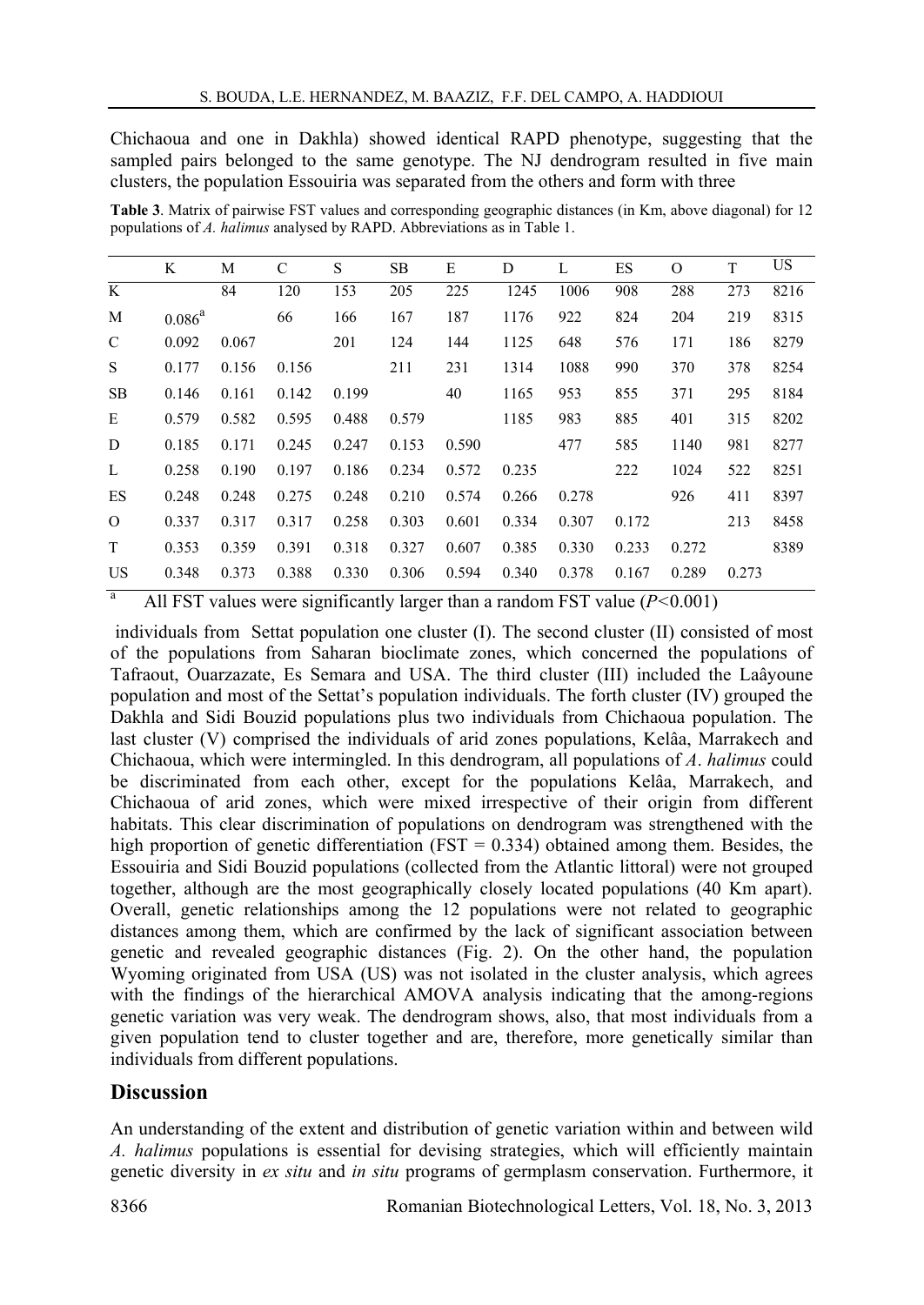contributes to the understanding of the available genetic variability and its potential use in breeding programs.

Recently, genetic variability of *Atriplex* was analysed by Bouda *et al*. [16]. The analysis was



**Figure 2.** Neighbor-joining dendrogram of genetic relatedness among 108 individuals from 12 *A. halimus* populations, based on Dice's similarity coefficients. Populations' names refer to Table 1.

Romanian Biotechnological Letters, Vol. 18, No. 3, 2013 8367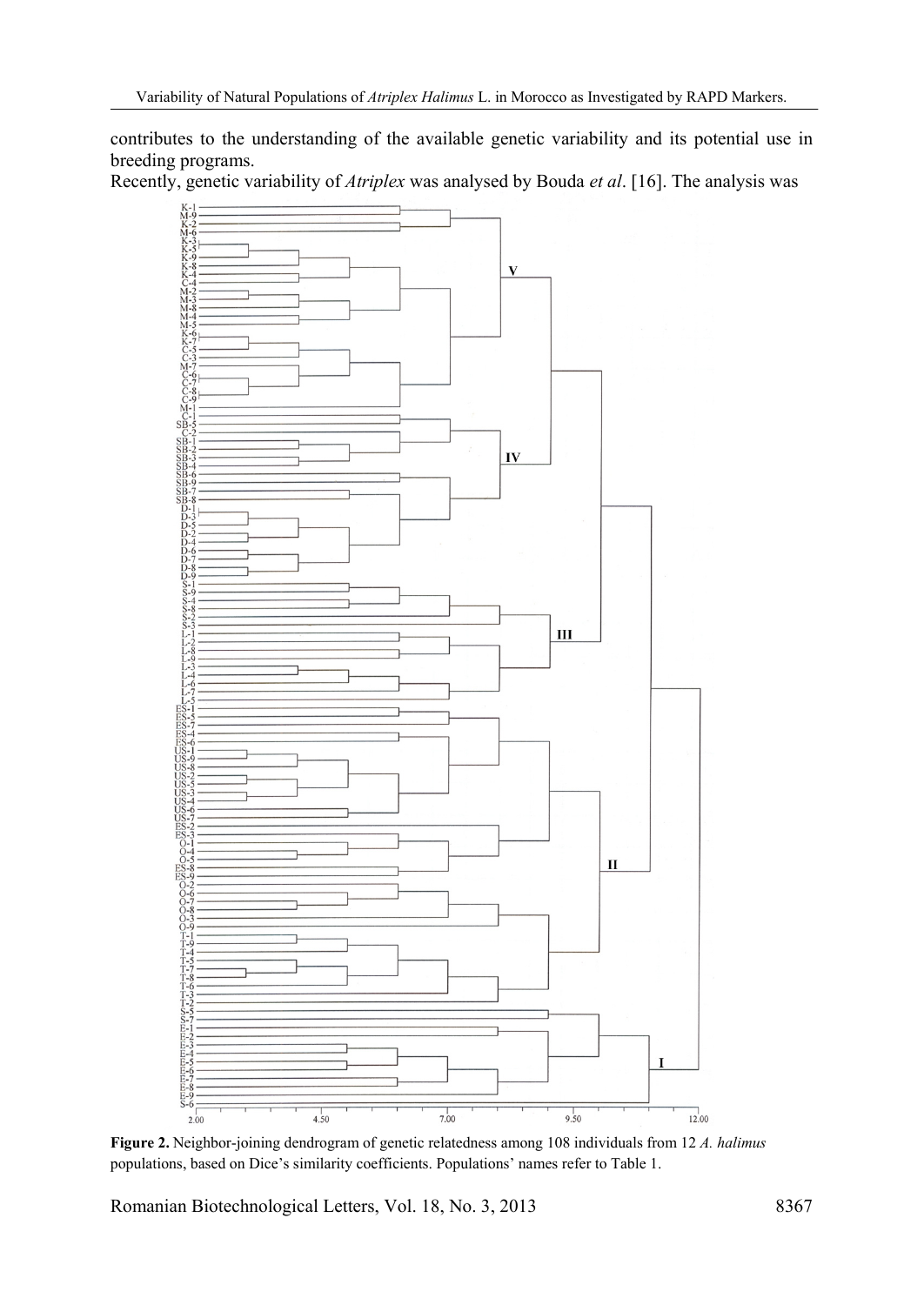done for seven *Atriplex* species introduced to semi-arid zones of Morocco by using RAPD and ITS markers. This study is expanded in the present work on the native species in Morocco, *A. halimus*, with RAPD markers.

Within-population genetic diversity values were high suggesting that individuals within populations display a large proportion of genetic loci of high allelic variation. The characteristics of *A*. *halimus* as a geographically widespread, outbreeding, long-lived perennial plant species may contribute to the observed high levels of genetic diversity [17; 18; 19]. Besides, *A*. *halimus* is a polyploid species; and according to Soltis and Soltis [20], polyploids, both individuals and populations, maintain higher levels of heterozygosity than do their diploid progenitors. Moreover, most polyploids are polyphyletic incorporating genetic diversity from multiple progenitor populations. This enables *A*. *halimus* to have much better adaptability to diverse ecosystems, which may contribute to their success in nature by its widespread distribution.

The AMOVA revealed that most of the variation (66.57%) is found within populations, which agrees with the data collected by allozyme analysis [4]. The prevalence of genetic diversity within population for *A*. *halimus* in Morocco is consistent with the general trend in other outcrossing species revealed through RAPD variation [21; 22; 23].

Altough FST has a theoretical range of zero (indicating no genetic divergence) to one (indicating fixation for alternative alleles in subpopulations); the observed maximum is usually much less than one [24]. Wright [25] suggested that the range 0 - 0.05 indicates little differentiation, 0.05 - 0.15 moderate, 0.15 - 0.25 large differentiation and above 0.25 indicates very large differentiation. Considering the genetic structure of *A*. *halimus* populations, RAPD markers revealed significant genetic subdivision (FST=  $0.334$ , P=0.000). According to Wright's interpretation of FST values [25], one can say that the *A*. *halimus* populations evaluated here are very largely differentiated. The FST value obtained was comparable to that obtained for plants in general  $(\Phi_{ST} = 0.35 \pm 0.25$  from 78 entries) [23] using RAPD and AMOVA-derived  $\Phi_{ST}$  approach utilized here. This high genetic structuring, an indication of the extent and distribution of genetic diversity, can arise within populations as a result of joint action of natural selection, genetic drift, migration, and mutation [25]. According to Slatkin [26], genetic drift causes population differentiation, if flow value is less than one migrant per generation. As pointed out by Telles *et al*. [27], when gene flow is restricted, the population tends to have smaller effective size and greater inbreeding and, as a result, a greater probability of intrapopulational differentiation. A high rate of gene flow homogenizes the genetic differences among populations, even in the presence of intensive selection.

Plant species differ markedly in the way genetic diversity is partitioned between populations and among individuals within population. The pattern of partitioning is correlated with the mating system and life history traits [28]. Species that are primarily outcrossing and longlived retain most of their genetic variability within populations. Our results are consistent with this pattern. Therefore, most genetic variation apportioned within population is not surprising and is possibly due to high level of gene flow at population level. Nevertheless, the populations of *A*. *halimus* are slightly more differentiated than expected for an outcrossing– long lived perennial–wind pollinated shrub. In their compilation of studies using RAPD markers for evaluating population differentiation, comprising >106 plant species, Nybom and Bartish [23] used  $\Phi_{ST}$  values to indicate population differentiation. They report an average  $\Phi_{ST}$ of 0.28 for outcrossing, 0.25 for long-lived perennial and, also, 0.25 for wind seed dispersal species. The level of population differentiation (33.43%) obtained in this investigation was comparable to that found between 51 *A*. *halimus* populations (29.18%) from ten countries in the Mediterranean basin, analysed by RAPDs [29]. However, it was substantially higher than that (21.40%) reported for the annual widespread *Atriplex tatarica* [30].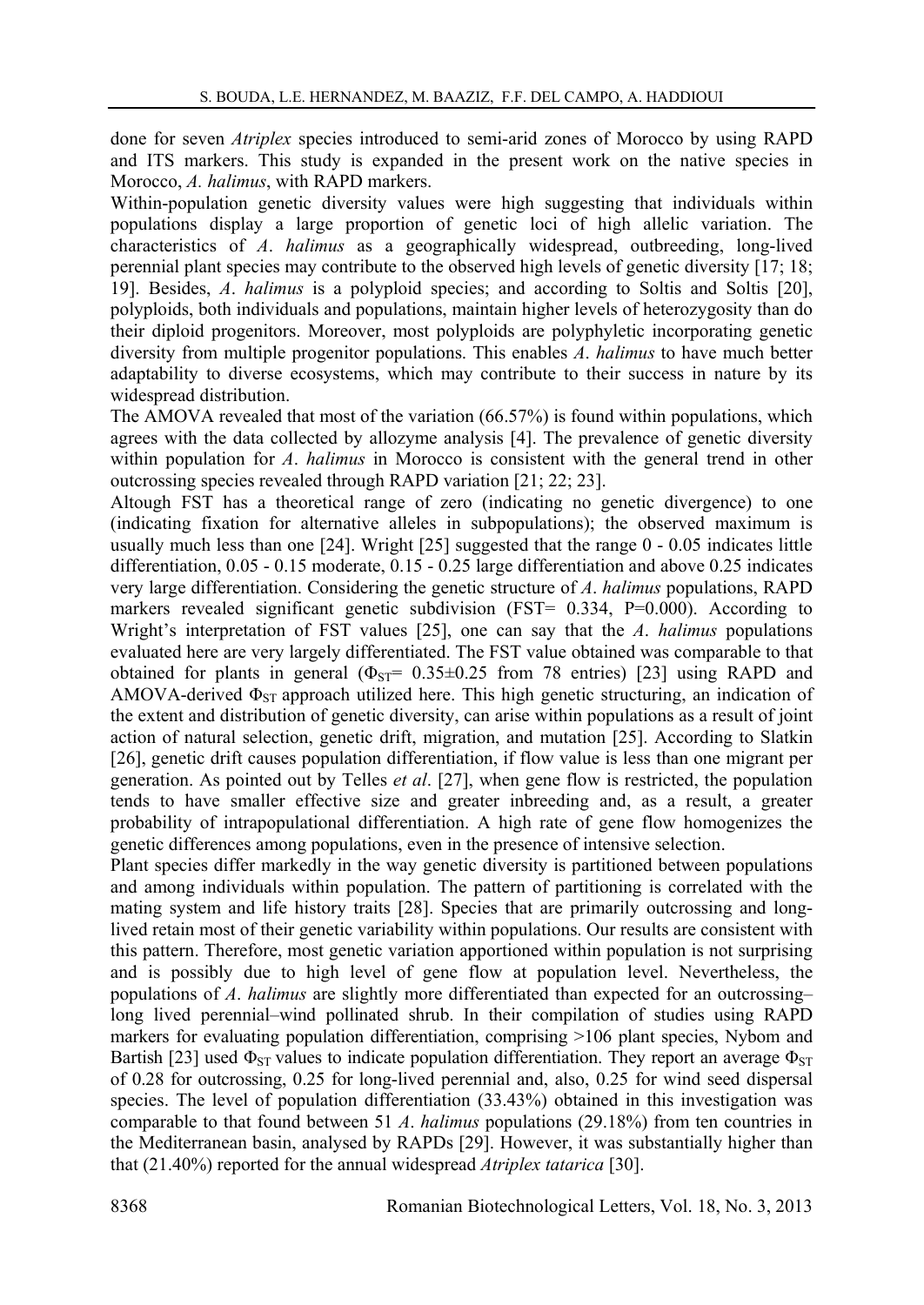Referring to the isoenzyme-based study, Haddioui and Baaziz [4] found that genetic diversity was essentially explained by the within population component. The proportion of the total diversity found within populations was 92%, leaving only 8% of the diversity between populations. Our results are in concordance with this trend. However, in the present study genetic differentiation (FST=0.334) between populations based on RAPD variation was observed to be more than four times higher than that (FST=0.08) based on isoenzyme analysis. The estimated gene diversity values for *A*. *halimus* (0.339 – 0.385), even considering the small number of allozyme loci examined [4], were higher than our estimates (0.167– 0.281) RAPD-based. Furthermore, Hwang *et al*. [31] reported that genetic differentiation between populations of *Chamaecyparis formosensis* based on RAPD variation was observed to be about three times higher than that based on allozymes analysis. This comparison should be made with caution, as data obtained with isoenzyme markers, or with any other type of markers, are not directly comparable. This is due to the nature of the marker itself, since enzymes are markers that are not neutral, and generally are related to adaptive traits. The RAPD (about 95% of the bands) are non–coding regions of the genome and part of the repetitive DNA, and, therefore, are evolutionary neutral. Another important fact is related to the genome sampling. RAPD is a comparatively simple technique, which allows sampling a much greater number of loci than isozyme markers [32]. It is important to emphasize that dominance is a characteristic of the RAPD technique that can cause bias estimate of homologous parameters ( $\Phi_{ST}$  versus FST). This bias does not occur with codominant markers (as is the case for isozymes) [33]. The greater sensitivity of RAPDs to population divergence may be derived from rapid evolution of non–coding repetitive DNA sequences detected by RAPDs [34].

Genetic differentiation among populations was not related to geographic distance in *A*. *halimus*. Similarly, no correspondence between geographic and genetic distances has been found in the widespread, long-lived, perennial species *Haloxylon ammodendron* [35], in the short-lived monocarpic forb *Gentianella germanica* [36], in the perennial forb *Lychnis viscaria* [37] and in the annual widespread heterocarpic *Atriplex tatarica* [30]. In contrast, significant correlations between genetic and geographic interpopulation distances has been found in the long-lived woody perennial species *Quercus petrae* [38], in the outcrossing woody species *Prunus mahaleb* [39] and in the rare perennial *Tradescantia hirsuticaulis* [40]. All these case studies are consistent with the view that a close relationship between geographic and genetic distances may only be expected if gene flow preventing isolation by distance is a simple function of geographical distance and if such gene flow is not overlaid by strong effects of genetic drift. The absence of such a correlation therefore suggests an important role of genetic drift in *A*. *halimus*, in line with the observed pronounced differentiation among populations.

The high level of variation found within populations suggests that sampling from a few localities for either breeding or conservation could capture a large proportion of the variation within the species. Since the level of genetic differentiation observed might be related to adaptive variation, structured progeny trails may be required to assess the performance of different populations in the different regions for traits of interest such as resistance to salinity and biomass production. Genetic divergence was particularly large among populations of *A*. *halimus*, which may be explained by a combination of genetic drift and restricted gene flow. However, isolation by distance has not played an important role in establishing the genetic structure of this species. Thus, the present study suggests that the evolutionary potential of *A*. *halimus* is high, because of the substantial level of genetic diversity within species and genetic differentiation among the populations.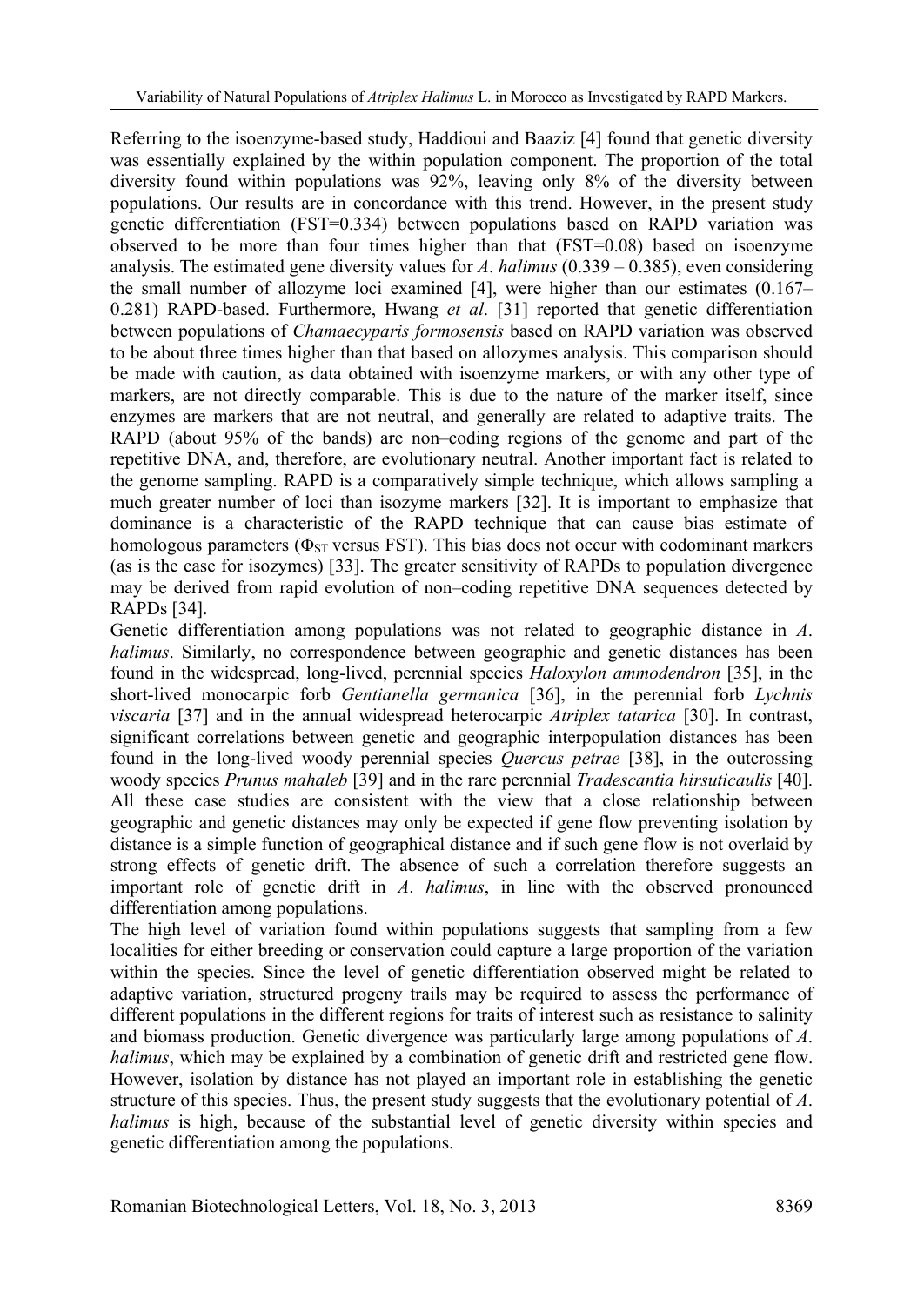#### **Acknowledgements**

We thank Centre de production des Semences Pastorales, El Jadida, Maroc, for the supply of USA population seeds. This work has been funded by Spanish-Moroccan Interuniversity Cooperation Program through projects 36/04/P/E and A/2387/05 funded by "Agencia Española de Cooperación Internacional".

### **References**

- 1. H.N. Le Houérou, The role of saltbushes (*Atriplex spp*) in arid land rehabilitation in the Mediterranean Basin: a review. Agroforestry Systems, **18**, 107 –148 (1992).
- 2. S. A. Foster, R. J. Scott, W. A. Cresko, Nested biological variation and speciation. Philos. Trans. R. Soc. Lond. Biol. Sci., **353**, 207–218 (1998).
- 3. G.F. Moran, Patterns of genetic diversity in Australian trees species. New Forests, **6**, 49–66 (1992).
- 4. Haddioui, M. Baaziz, Genetic diversity of natural populations of *Atriplex halimus* L. in Morocco: an isoenzyme-based overview. Euphytica, **121**, 99–106(2001).
- 5. A Haddioui, M. Baaziz, Effect of salinity on seed germination and early growth of five natural populations of *Atriplex halimus* in Morocco. Physiol. Mol. Biol. Plants, **12**, 247 –51(2006).
- 6. Haddioui, S. Bouda, M.M.Ould Mohamed Lemine, S. Hammada and M. El Hansali, Effect of salinity on growth of five natural populations of *Atriplex halimus* L. in Morocco. Journal of Agronomy, **7**: 97 –201 (2008a).
- 7. Haddioui, M.M.Ould Mohamed Lemine, L.H. Zinelabidine, M. El Hansali, S. Bouda, Variabilité phénotypique de la phénologie végétative et de la biomasse d'une espèce d'intérêt écologique et économique au Maroc: *Atriplex halimus* L.ecologia mediterranea, **34**, 65 –272 (2008b).
- 8. Williams, G.K., A.R. Kubelik, A.J. Livak, J.A. Rafalski and S.V. Tingey SV (1990): DNA polymorphisms amplified by arbitrary primers are useful as genetic markers. Nucleic ac Res **18**: 6531 –6535.
- 9. Rholf, F.J. (1998): NTSYS-pc: Numerical taxonomy and multivariate analysis system Version 2.02. Applied Biostatistics, New York.
- 10. Dice, L.R. (1945): Measures of the amount of ecological association between species. Ecol **26**: 297 –302.
- 11. Sokal, R.R., F.J Rohlf, the Comparison of dendrograms by objective methods. In: Official News Bulletin of the International Association for Plant Taxonomy, Edition International Bureau for Plant Taxonomy and Nomenclature, pp. 33-40 (1962).
- 12. Excoffier, L., P.E. mouse and J.M Quatro JM (1992): Analysis of molecular variance inferred from metric distances among DNA haplotypes: Application to human mitochondrial DNA restriction data Genet **131**: 479 –491.
- 13. Excoffier, L., G. Laval and S. Schneider (2005): Arlequin ver 30: An integrated software for population genetics data anlysis. Evolutionary Bioinformatics Online 1:47 –50.
- 14. Wright, S. (1951): The genetical structure of populations. Ann of Eugenetics **15**: 323 –354.
- 15. Slatkin, M. and N.H. Barton (1989): A comparison of three indirect methods for estimating average levels of gene flow. Evolution **43**: 1349 –1368.
- 16. Bouda, S., F.F. Del Campo, A. Haddioui, M. Baaziz and L.E. Hernandez (2008): RAPD and ITS-based variability revealed in *Atriplex* species introduced to semi-arid zones of Morocco. Scientia Horticulturae **118**: 172–179.
- 17. Loveless, M.D. and J.L. Hamrick JL (1984): Ecological determinants of genetic structure in populations. Ann.
- 18. Rev. Ecol. Syst. **15**: 65 –95.
- *19.* Hamrick, J.L. and M.J.W. Godt (1990): Allozyme diversity in plant species. In: *Plant Population Genetics,*
- 20. *Breeding, and Genetic Resources* (eds) Brown AHD, Clegg MT, Kahler AL, Weir BS), pp. 43–63. Sinauer, Sunderland, MA.
- 21. Richter, T.S., P.S. Soltis and D.E. Soltis (1994): Genetic variation within and among populations of the narrow endemic, *Delphinium viridescens (Ranunculaceae).* American Journal of Botany **81**:1070–1076.
- 22. Soltis, P.S. and D.E. Soltis (2000): The role of genetic and genomic attributes in the success of polyploids.
- 23. Proceedings of the National Academy of Science of the USA **97**: 7051–7057.
- 24. Huff, D. R., R. PEAKALL and P. E. SMOUSE (1993): RAPD variation within and among natural population of outcrossing buffalograss [*Buchloedoctyloides* (Nutt.) *engelman*].Theor. Appl.Genet. **86**: 927–932.
- 25. Nesbitt, K.A., B.M. Potts, R.E. Vaillancourt, A.K. West, and J.B. Reid (1995): Partitioning and distribution
- 26. of RAPD variation in a forest tree species, *Eucalyptus globulus* (*Myrtaceae*). Heredity **74**: 628 –637.